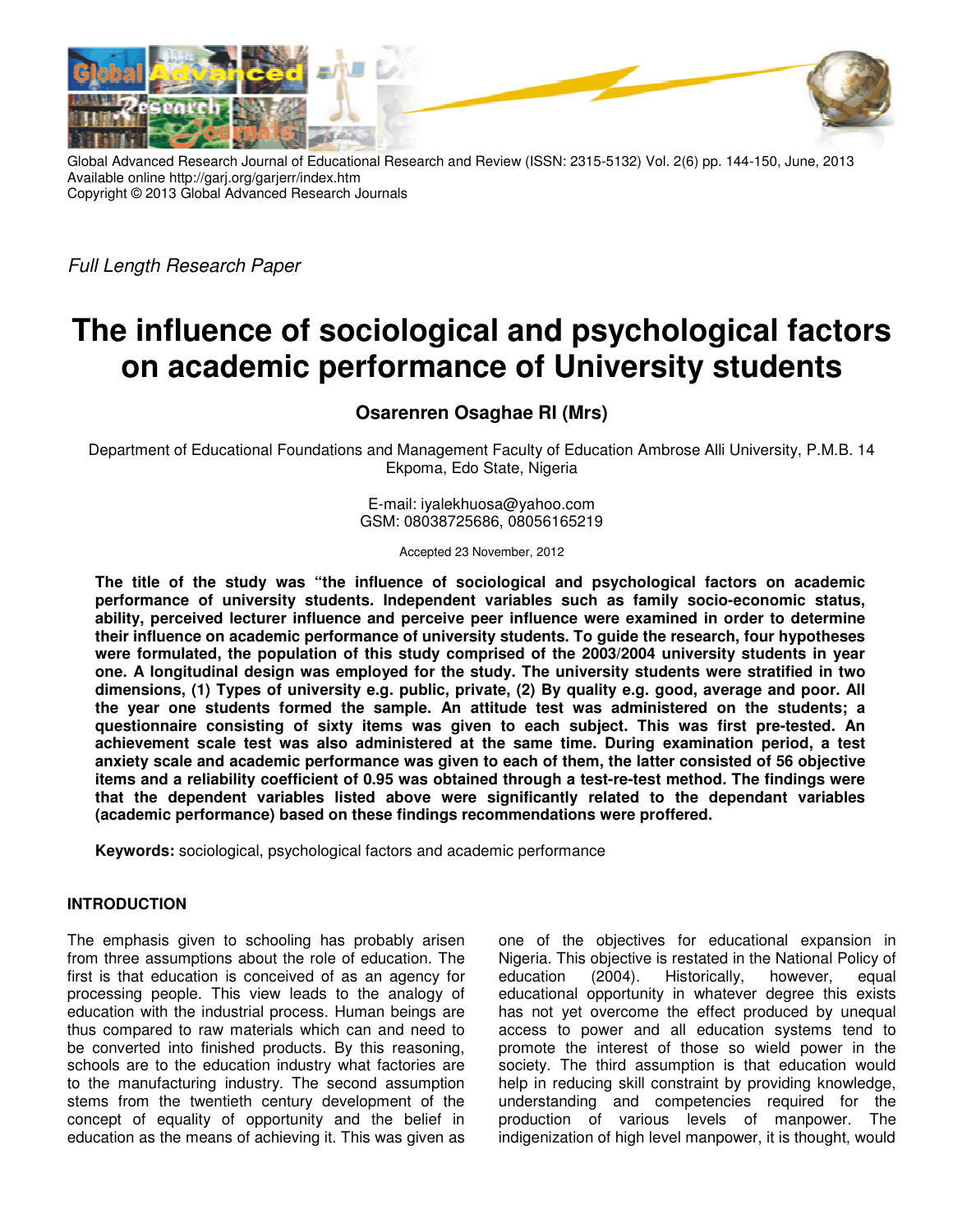reduce national dependence on foreign governments and nationals. The various educational tasks, it is also assumed, can be accomplished mainly by schools (which lead to the confusion of education with schooling). Schooling has come to enjoy a prestige and legitimacy out of all proportion to its educational importance since it now monopolizes the available resources of manpower and money. Given this set of general assumptions stated above and the proportion of scarce resources allocated to education, it have been stated that the high proportion of the University students who spend their school years with little or no educational involvement is a luxury the contemporary Nigerian society cannot afford (Ohishola 2000). This raises the question about the nature of outcomes of schooling and the extent to which various characteristics of performance in the student role are related to various types of performance called for in a wide range of contexts within society. The intention of this paper is to provide an understanding of the process of schooling at the university level. If the governments of any nation at various levels are going to respond to the pressures for school reform, there is need to understand the process they seek to modify. Before embarking upon the enormous tasks of expanding education at all levels, developing curricula that are more realistic and relevant to a nation's present and future needs as well as improving the input into schools, we need to have information that is very precise indeed. This information should be systematically collected for a considerable length of time on the basis of sound theoretical rationales. This study is thus designed to fulfill this purpose through painstaking and sustained efforts. The fundamental questions addressed are these:

1. What are the social and personality characteristics of university students that are most important for academic success?

2. What are the relative contributions of social and personality factors to the prediction of academic success of the Nigerian University students?

To answer these questions, a pilot study was designed, that will enable the researcher to document the characteristics of students in their first year of admission to the university and observe the dynamic processes which impinge on the development of these students.

### **Theoretical Framework**

The majority of the studies to date seem to indicate that further investigation is required to unravel the complex determinants of academic performance. Most of the sociological studies found that children from lower socioeconomic status backgrounds, on the average, perform less well academically than those from middle and upper socio-economic status levels. The lower socio-economic status students have been found to be less motivated for school achievement and are likely to have lower-

occupational aspiration than their higher status peers (Sehal, 2000, Spend 2003). These results emanate from the kinds of parent-child interaction which build into the child's personality the desire (or absence of desire) to perform exceptionally well in the academic sphere. On the other hand, attention has been directed to the kinds of distinctions that should be made, for example, the distinction between performance at the cultural and social group level which specify the goals towards which performance must be directed (Kahl, 2005).

The interpretation of this latter view is that members of lower socio-economic status may have higher educational aspiration than some in the upper socioeconomic status who feel they have already "made it". But, because the former are oriented toward lower social group goals, they do not become socially mobile. Applying, this to the Nigerian context the differences in the performance may be complicated by differences in the ethnic group norms.

Compared with the family, the school has been found to be less important in explaining the variation in academic performance. In other words when the effect of the family is partitioned from the variance explained, what can be attributed to family background. However, the obverse of these generalizations has been found to be valid for non-Western cultures (Sydney 2005). The role of the school in non-Western cultures is qualitatively different from that of the family. It thus becomes understandable that the length of membership of individuals within the school organization will affect the behaviours of such individuals.

If the influence of the family and the school are mutually reinforcing, it is not so clear how personality factors are related to both the family and the school social structures. However, psychological research has found that some measurable aspects of the personality, namely extraversion - introversion, anxiety (neuroticism) and motivation are related in certain ways to academic performance. It could thus be argued that if X (family background) is related to Y (academic performance), if Z (school factors) are related to Y (academic performance), if W (personality factors) are also related to Y (academic performance), and if X and Z are also related, then W must be related in some way to X, Z. The task for research is to discover this pattern of relationship. Since sociologists and psychologists have been encapsulated in their different fields, the task of linking social structure with personality and behaviour has hardly been broached. After reviewing most of the studies done on the prediction of academic performance, Afeto (2006), came with the conclusion that any theory that would have utility in explaining, variations in academic performance must show the influence of the relationship between social structures and personality on behaviour without making the error of psychological sociological reductionism. The general conceptual model is used in this study.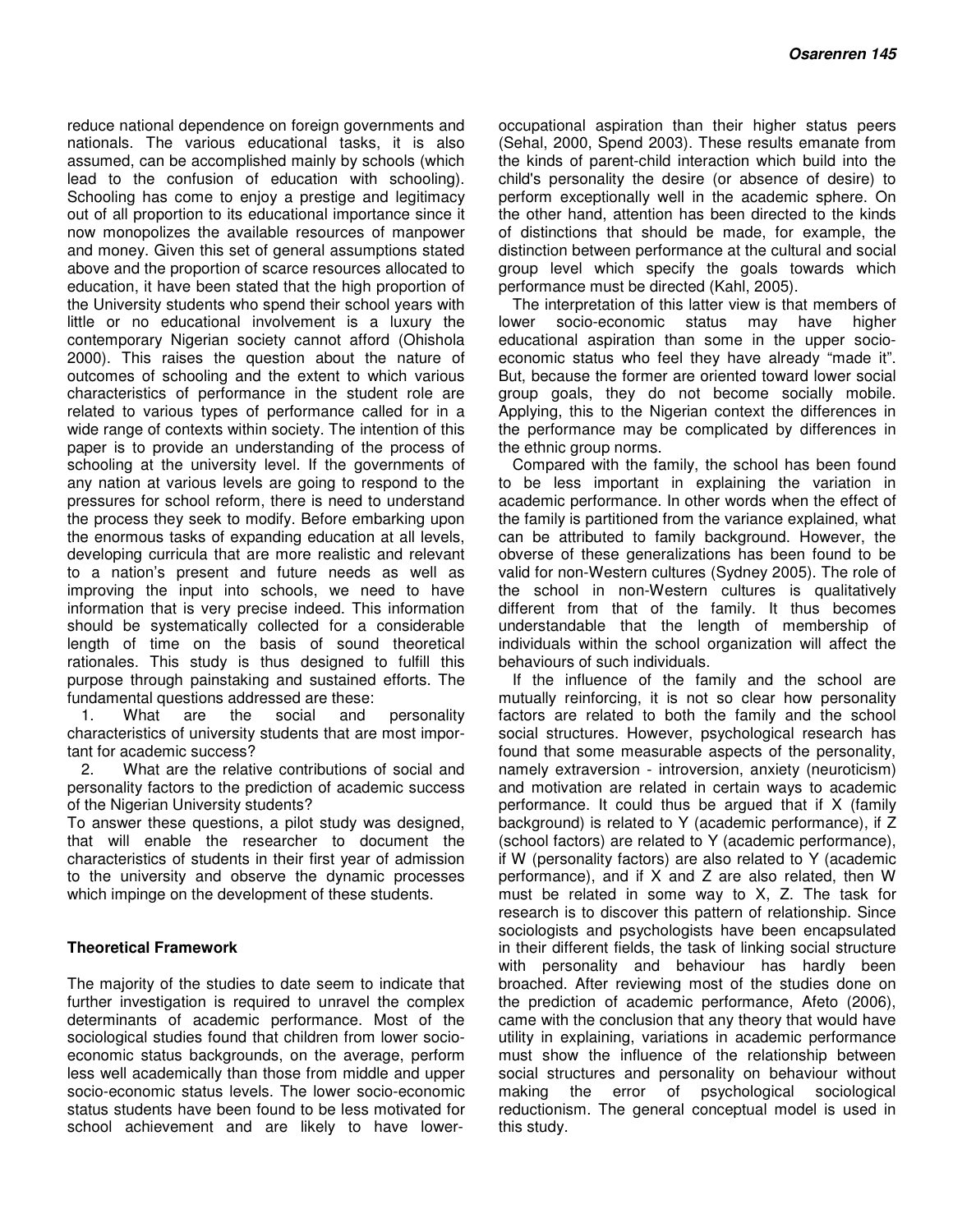

**Fig 1:** Skeletal conceptual model for relating social structures, personality and behaviour Source: Olusola Avoshe (1985)

|  |  |  | <b>Table 1:</b> Scheme for Relating Family, School, Personality to Academic Performance |
|--|--|--|-----------------------------------------------------------------------------------------|
|--|--|--|-----------------------------------------------------------------------------------------|

| <b>INDEPENDENT VARIABLES</b> |                          |          | <b>INTERVENING VARIABLES</b>     | <b>DEPENDENT VARIABLES</b>  |  |  |  |
|------------------------------|--------------------------|----------|----------------------------------|-----------------------------|--|--|--|
|                              | Socio-Economic           | Status • | Perceived Parental Encouragement |                             |  |  |  |
|                              | (FAMILY)                 |          | <b>Intellectual Curiosity</b>    |                             |  |  |  |
|                              | Ability                  |          | N-Achievement                    |                             |  |  |  |
|                              | Perceived lecturer       |          | <b>Test Anxiety</b>              |                             |  |  |  |
|                              | influence                |          | Degree of Integration            | <b>ACADEMIC PERFORMANCE</b> |  |  |  |
|                              | Perceived peer influence |          | Perceived lecturer influence     |                             |  |  |  |
|                              |                          |          | Perceived peer influence.        |                             |  |  |  |

The discussion of substantive issues above suggests that one can specify the elements of two complimentary sociological theories as well as elements of the personality theory into one general conceptual model. The two relevant sociological perspectives are socialization theory and reference group theory. The major concern throughout will be to relate social structural systems and personality to behaviour (which in this case is academic performance).

The central postulate in the theory of socialization is that certain structural arrangements lead to predictable behavioural outcomes through the process of internalization on the part of individuals being socialized and through the manipulation of the reward system on the part of the agents of socialization. But variations in the competence of both parties and within the social structure will (and do) lead to variations in socialization outcomes. In this case the family, the school, the community and the peer group constitute the structural contexts within which individuals function.

But the theory of socialization alone cannot account for all the variance in academic performance. For example, how do we account for children raised in collectivities based on rural economy taking on the characteristics of individuals raised in industrial, urban environment? The Reference Group, Theory postulates that individuals, in social locations, behaviour with reference to the expectations of others (Marriot 1993, Kitty 1963) further developed the reference group concept by emphasizing that individuals use their perceptions of others as frames of reference for subjective self-assessment, attitude formation and behaviour and that these others need not exist in any primary relationship to the individual (Avoshe 1985).

These two perspectives show the influence of the structure of interpersonal relationship on the structure of

personality. Allport (1993) state that "personality is the dynamic organization within the individual of those psychophyxical systems that determine his characteristic behaviour and thought". The assumption underlying this research is that personality development is not possible outside human groups. These human groups provide norms which orient individuals to group goals. The theoretical status of personality variables in this study is that they provide the mediational contexts between the social structures and behaviour (see Figure 1).

This general model summarizes the pattern of relationship discussed so far, at the conceptual level. Each social structural or personality domain constitutes a complex pattern of relationships whose dynamics can only be represented in an oversimplified form. However, our previous discussions of relevant theories suggest the kinds of hypotheses that may be generated. First, there shall be a presentation of a scheme for relating the different aspects of the model (see Table 1). Then hypotheses shall be formulated, not to test the model, but as a heuristic device for manipulating the data.

## **Hypotheses**

1. There is no significant relationship between the social-economic status of parents and the academic performance of students.

2. There is no significant relationship between the level of ability of students and their academic performance.

3. There is significant relationship between peer group influence and students academic performance.

4. There is no significant relationship between lecturers influence and academic performance of students.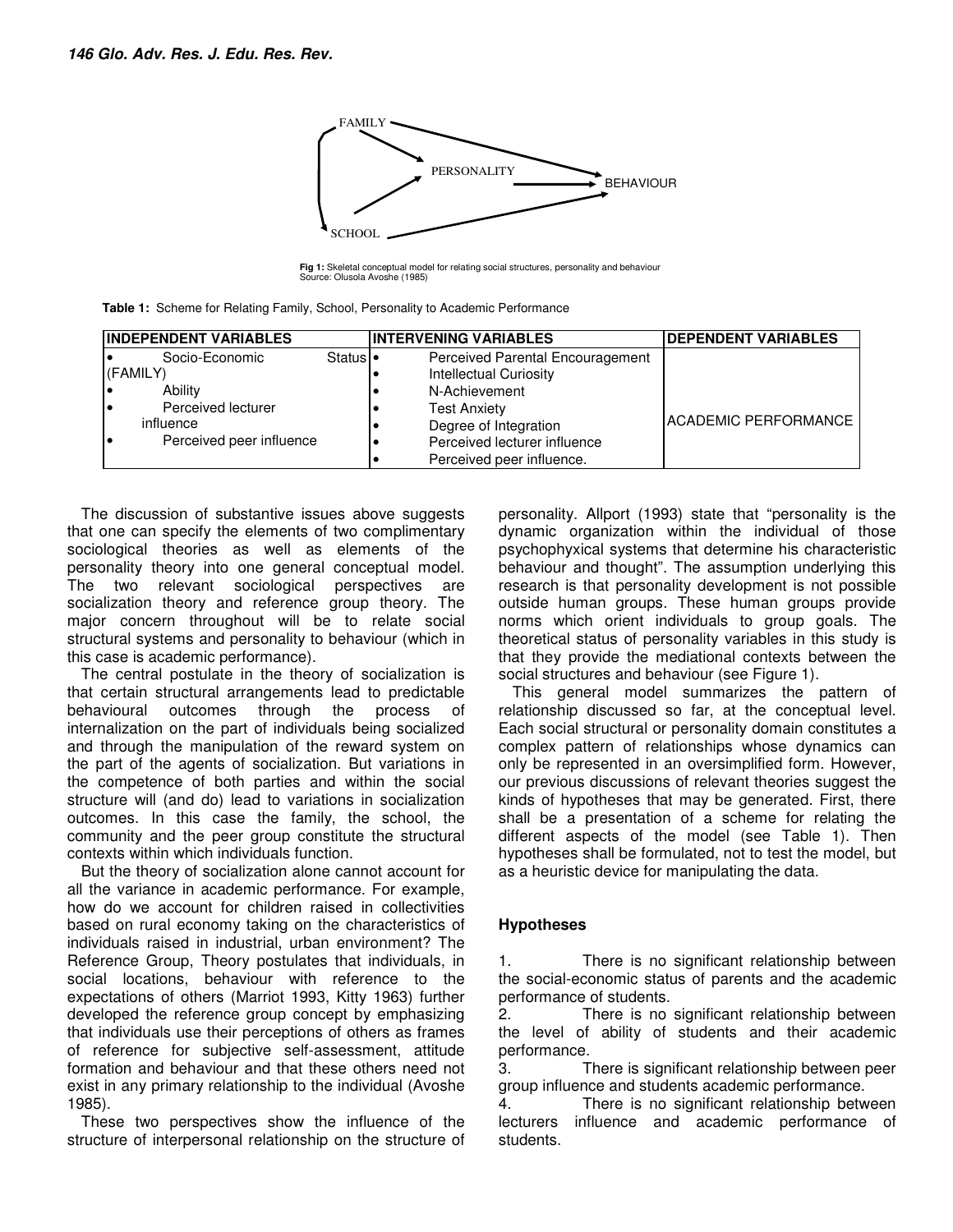## **METHOD OF STUDY**

#### **Sample**

Data for this study were collected during 2003/2004 school year. A longitudinal design was employed for the study thus the sample for the study was drawn from the population of year 1 students of the university.

These were stratified on two dimensions:

- (1) Type of university e.g. public, private.
- (2) By quality, i.e. good, average, poor.

For each school selected, all the year 1 students were included in the sample. Since, the study is longitudinal; it will be easier to keep track of all the cases in the sample. Before beginning of the school year, a battery of aptitude tests was administered on the students. This exercise involved some test administrators. Questionnaires' consisting of 60 items was given to each subject. This was first pre-tested in two schools outside the study population after which it was refined before it was used. An achievement scale test was also administered at the same time. During the examination period for each of the schools in the sample, a test anxiety scale (TAS) was given to each of them as well as an academic performance test (APT). The latter consists of 56 objective items and a reliability co-efficient of .95 was obtained through a test-retest method using year one classes in Lagos. Adequate security measures were taken to prevent leakage. Of the original university respondents of 2000 complete information on all items was obtained on 1950. Thus a response rate of over 97% was obtained.

#### **Operational Definition and Measurement of Variables Entered into the Academic Performance Model**

The following variables were entered into the regression model.

Socio-Economic Status: (SES. An index of SES was computed from weighted scores on education and occupation of both parents using a four-point scale for each indicator.

Ability: In the absence of I.Q. tests, Tests M were administered at the beginning of the 2003/2004 school year. These tests were developed at the Institute of Education, University of Lagos for use as Intelligent Test (Vabaza, K.T. 2004).

Academic Performance: This is viewed as how well an individual has done cognitive and non-cognitive tasks. This is to be distinguished from Academic Achievement which refers to number of years of schooling. While the former refers to the qualitative aspects of schooling the later is concerned with the quantitative aspects. This variable was measured by using Academic Performance Test (APT). This Test consisted of 50 multiple choice

objective items on English, Mathematical reasoning, Science and General Knowledge. Each item was constructed to test attitude or the kinds of performance that will be required of persons with knowledge in each of the basic areas specified above.

Intellectual Curiosity: This variable was used by Banks and Finlayson (1973) in their study of academic achievement in some English Schools. It is measured by finding out the reading habit of respondents — for example the number of books read apart from prescribed texts, the number of hours spent on reading and the degree of interest in diversionary activities.

Parental Encouragement: Refers to a wide range of efforts parents make to help their children to participate meaningfully in scholaristic activities. These include providing direct and indirect help in the performance of school assignments, the creation of optimal conditions in the home for learning and interest in discussing with children how far in school they should go.

Peer Group Influence: Peer groups create for individuals a desire-or lack of desire -to excel in academic tests by setting group norms for academic performance and achievement goals. The questionnaire items used asked for the intensity of interaction of the individual with his peers, the quality of the interaction and the subject-matters frequently discussed.

Lecturer-influence: This is a measure of the perceived interest lecturers showed in individual students in terms of encouragement to participate in lessons and in allowing student- initiated discussions.

Extraversion: The characteristics of typical extravert is that he is sociable, likes parties and needs to have people to talk to. He does not like studying by himself, often sticks his neck out and is generally an impulsive individual. This variable is measured by questionnaire items which call for responses on these dimensions. A summary score was computed for each subject. This is a personality variable.

Achievement: The need to achieve is used here as a personality trait, that is as a motivational need. This variable is measured by the Achievement Scale which was adapted from Gough (1953). The items are characteristics of successful students but are to some extent found to be independent of intelligence. Forty such items were selected from a pool of .64. After a pilot test, 25 items were finally selected.

Anxiety (Neuroticism): Some studies tend to link anxiety with neuroticism. Characteristics of neuroticism and unnecessary worrying, feelings of restlessness, moodiness and general nervousness (see, for example, Entwistle, 1972). This personality variable is measured by a Test of Anxiety Scale adapted from Vabaza's study (Vabaza, 1974).

Of all the variables defined above, the Academic performance variable is used as the dependent variable. The others are regressor variables. Two types of analysis were used. Correlation and multiple regression. The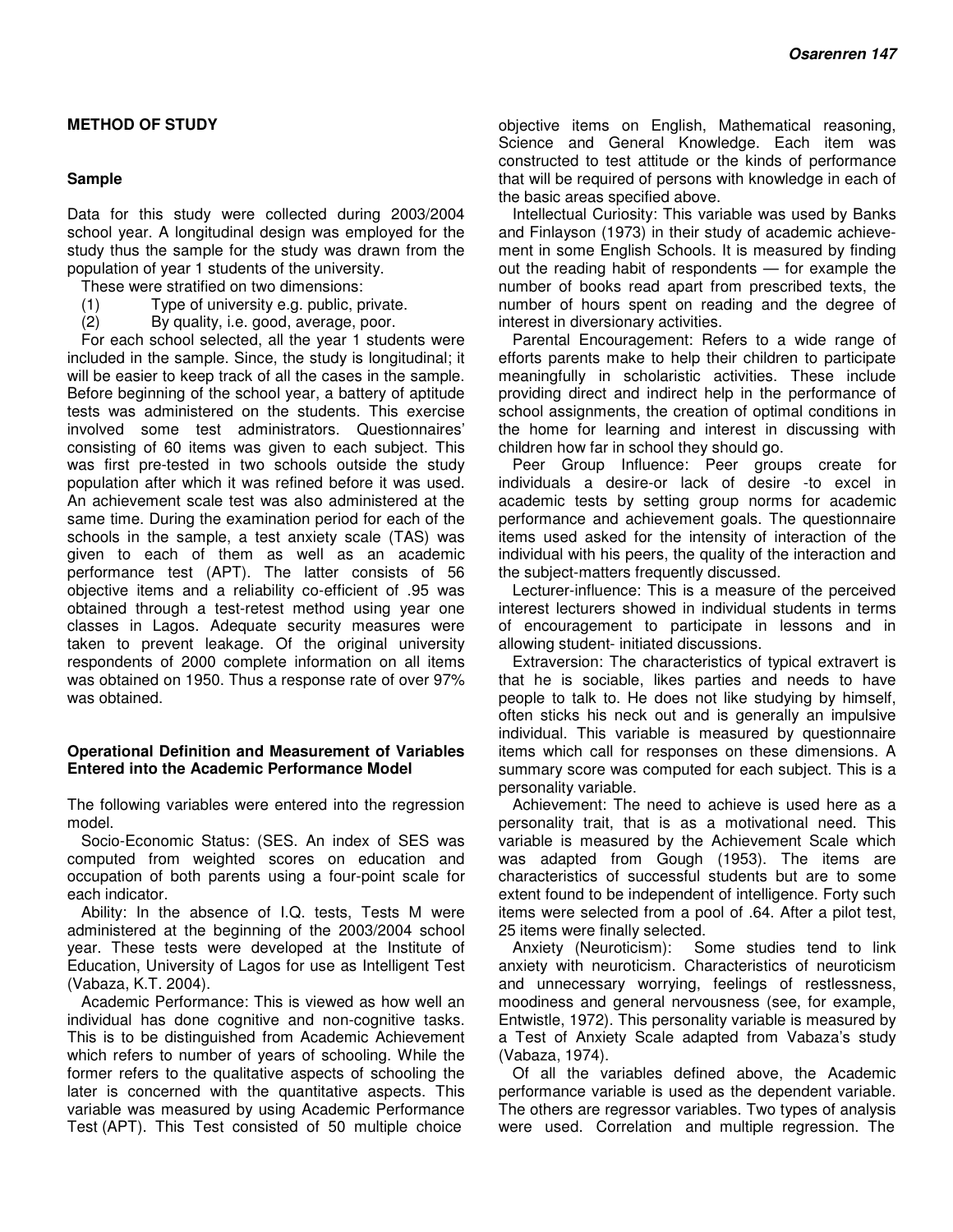|     | Academic performance   |        |        | C٠     |         | 44      | 5   | 56  | 67  | 8   | 10 |
|-----|------------------------|--------|--------|--------|---------|---------|-----|-----|-----|-----|----|
| 2.  | Ability                | .62-   |        |        |         |         |     |     |     |     |    |
| 3.  | N-Ach.                 | .40    | -38.   |        |         |         |     |     |     |     |    |
| 4.  | <b>Test Anxiety</b>    | $-.23$ | $-.22$ | $-.48$ |         |         |     |     |     |     |    |
| .5  | <b>SES</b>             | .42    | .30    | .29    | .19-    |         |     |     |     |     |    |
| 6.  | Intellectual curiosity | .12    | .09    | .08    | .03     | $.26 -$ |     |     |     |     |    |
|     | Parental encouragement | .06    | .05    | .03    | .07     | .21     | .80 |     |     |     |    |
| -8. | Degree of integration  | .06    | .05    | $-13$  | $-0.03$ | .13     | .49 | .53 | .46 |     |    |
| 9.  | Peer influence         | .05    | .05    | $-.03$ | .13     | .49     | .53 | .46 |     |     |    |
| 10. | Lecturer influence     | .07    |        | 13     | $-.04$  | .15     | .48 | .52 | .46 | .67 |    |

**Table II:** A matrix of zero-order correlation among dependent and regressor variables

**Table III:** Prediction of academic performance, regression analysis

| <b>VARIABLES</b>       | в       | <b>F-SCORE</b> |
|------------------------|---------|----------------|
| Ability                | .63     | 159.841        |
| <b>SES</b>             | .45     | 90.520         |
| Degree of integration  | .18     | 5.211          |
| Peer influence         | $-.30$  | 6.540          |
| Lecturer influence     | $-0.08$ | 0.630          |
| N-Ach                  | .41     | 150.108        |
| Intellectual curiosity | .13     | 2.372          |
| Parental encouragement | $-.09$  | 0.935          |
| Test anxiety           | $-.27$  | 17.262         |

P .001 P.05

scores on four of the variables, namely ability, academic performance, Achievement Scale and Test of Anxiety Scale were normally distributed as shown by the histogram.

#### **DATA ANALYSIS AND RESULTS**

The zero-order correlational analysis will be discussed first by looking at the correlation matrix presented in Table II. These results will be considered with the hypotheses generated.

The most interesting result in this bivariate analysis is to be seen in the magnitude of the correlation coefficient within each variables-set and the low magnitude between the variable-sets. For example, the psychological variables are highly intercorrelated and so are the sociological variables. But there is some degree of independence between each set. However, SES is moderately correlated with both sets. These results seem to suggest a strong influence of the family social structure on the development of the personality of the individual and also in providing environment that could facilitate or inhibit academic success.

With regard to the relationship between the dependent variable (academic performance) and the exogenous variables, ability ( $r=.62$ ), N-Ach ( $r=.40$ ), SES ( $r=.42$ ) show considerable strength. The negative relationship of test anxiety with academic performance (r=.26) seems to support the findings in other studies that higher levels of test anxiety are debilitating to academic performance.

The magnitudes of the relationship of other exogenous variables are miniscule, though positive.

The intercorrelations among the exogenous variables show high degree of multicolinearity. Intellectual curiosity is highly correlated with parental encouragement  $(=.80)$ degree of integration ( $r=.58$ ), peer influence ( $r=.49$ ) and Teacher influence (r=.48) While anxiety has a moderate negative relationship with most of the other exogenous variables, the strength of the negative relationship with Nach is the highest  $(r=.42)$ . This result suggests that individuals who are functioning at a low motivational level are likely to have a high level of test anxiety. Parental encouragement has a very strong positive relationship with degree of integration  $(r=.68)$ , peer influence  $(f=.53)$ and teacher influence (r=.52).

#### **Regression Analysis**

In order to go beyond these bivariate relationships, regression co-efficient were computed. Table III shows the relative influence of each of the regressor variables in the prediction of academic performance. There is a general agreement between the result of correlational analysis and the regression analysis that ability is the best predictor of academic success. Not only is the regression coefficient very high but the F-ratio indicates that in 99.999 per cent of the cases, this prediction does not occur by chance. The influence of family background is the second strongest variable and it is significant at .001 level. This is very important since SES is only third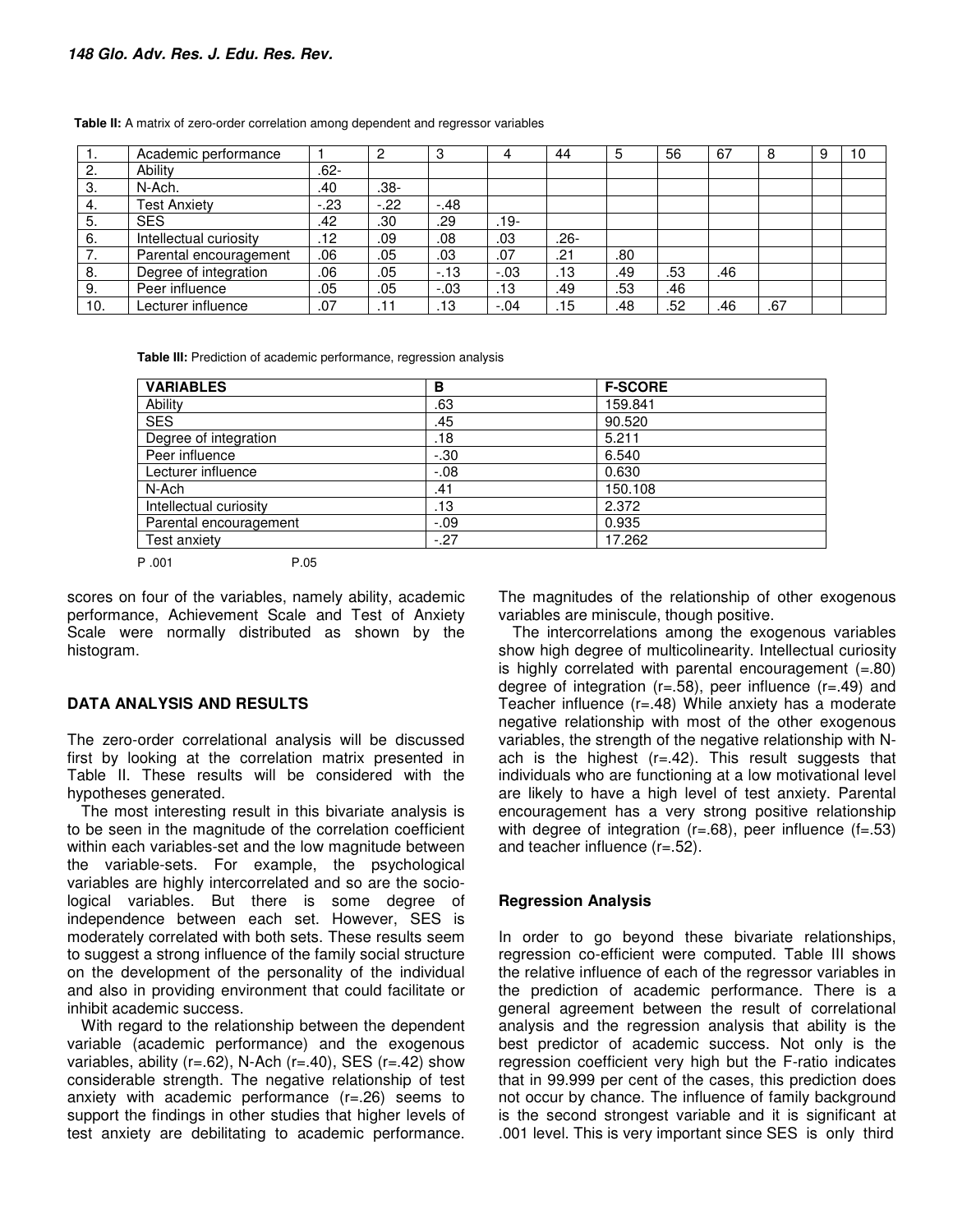in rank when we considered bivariate relationship. N-ach is still very important and significant.

The predictive strength of test anxiety and the direction of influence are consistent with the results of the correlational analysis. The negative predictive value of peer influence, lecturer influence and parental encouragement are very surprising. It is, however, important to report that the influence of N-ach., anxiety, ability and parental background, as reported in literature, has been validated by this study. In a group of university students with an average age of 18.5-19years, individuals who tend to be academically successful have high ability, SES, N-ach but low level of anxiety (refer to tables).

#### **DISCUSSION AND CONCLUSION**

Results reported in this paper and supported with tabular presentations need be elaborated upon further in relation to the state of theory, methodology and substantive issues. The substantive issues must be seen in terms of our stated assumptions about the role of education which could have implications for policy formulation.

First, the theoretical issues relate to the linkages between sociological and psychological variables. There is evidence here that the family social structure is still very important in providing the characteristics that are needed to succeed in school. When the results of the data analysis are examined it was found that the personality variables are even more strongly related to SES than the variables which emanate directly from the family social structure which are of immediate critical importance such as, intellectual curiosity and parental encouragement. The formations of personality traits are assumed to be due to the structure of interpersonal relationships. The contention here is that this personality formation is not possible outside human groups. They (i.e. human groups) provide the frame of reference. The hypotheses are formulated to enable one to explore the linkages between social structures and personality in predicting levels of academic performance. The matrix of correlation coefficients suggests that this linkage should be seen as areas of overlap among conceptual systems and the family social structure acts as the point of articulation between these conceptual systems. There is a significant relationship between social economic status of parents and the academic performance of their children.

The methodological problem raised relate to the issue of multicolinearity. This is believed to account for the small amount of variance in the dependent variable explained by the regressors ( $r^2$  = .35). This problem can be solved by commonality analysis which will enable one to partition out unique and common contributions to the explained variance.

The substantive issues raised by this investigation are important for the evaluation of policies on education.

Many new nations have ambitions programmes of educational expansion. Some of the assumptions underlying such programmes have been stated earlier on. The relationship between economic or political development and educational development is more complex than was thought about not too long ago. From this study, it is realized that mass expansion of schooling would not reduce factitious differences among students (see Avosen, 1976, Blau and Duncan, 1967, Foster, 1991). One of the factitious differences is found in the family background which also influences the quality of schools which individuals attend. So the question raised is concerned with the kinds of social influences which act on successful students to which unsuccessful students are not exposed.

To the extent that the present social and economic relationships among and within social groups are not drastically changed, any amount of changes within the school will amount to mere tinkering with the system. To support this contention, the conclusion arrived at in a study- of the Dutch and Swedish educational systems by Ivonsevich (2007) is that inequality of educational opportunity has not diminished appreciably after many years of educational reforms in both countries.

This study challenges the findings that family background is not as important as school factors in African socio-structural contexts. Such a finding is an artifact of the research design since some of the studies are concerned with performance in the final year of schooling. This baseline tends to focus on students who have acquired some degree of homogeneity.

In every society, schooling develops as the typical form of the organization of learning. But as Professor Alberto Granesi observes "The problem of deciding whether 'Schooling' constitutes a valid form of the organization of learning cannot be resolved solely in terms of logic but also by empirical proof. (Avose 2007).

#### **Implications for Stakeholders**

The educational manager is being blamed when the school is not performing to expectation; the school is rated according to the success rate of the students in their academics. The public is increasingly asking questions about the decline in academic growth and moral standards of the products of our nation's schools. There is increase demand for efficiency and accountability in teachers professional tasks, based on these facts on ground the educational managers has the onus task that has been mandated to them to manage the school effectively and efficiently to bring about sound quality education and consequently, the development of the nation.

The above study clearly supports that there is a significant relationship between the sociological and psychological factors stated in this study to the academic